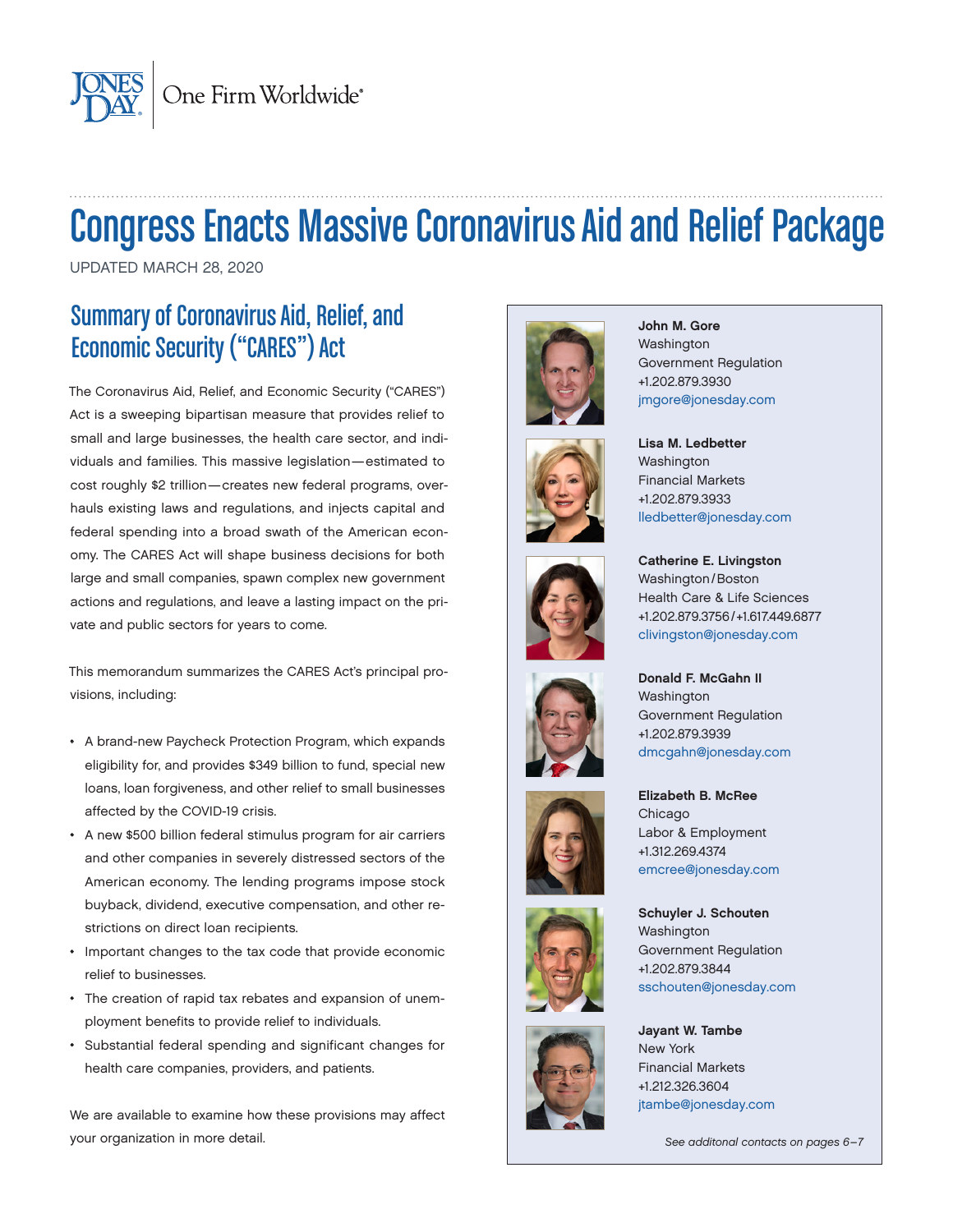### NEW PAYCHECK PROTECTION PROGRAM: EXPANDED LOANS FOR SMALL BUSINESSES

The CARES Act appropriates \$349 billion to a new Paycheck Protection Program administered by the Small Business Administration ("SBA"). That program will provide loans and loan forgiveness to furnish businesses with liquidity to keep employees on the payroll.

How much money is available? The maximum amount available to a small business from a Paycheck Protection Program loan is the lesser of: (i) 2.5 times the amount of the business's average monthly payroll costs, excluding any compensation of an employee in excess of an annual salary of \$100,000 or compensation to an employee with a principal residence outside of the United States; or (ii) \$10 million.

How can the money be used? Businesses can use these loans to pay:

- Payroll costs, including salaries, wages, paid leave, group health care benefits, retirement benefits, and state or local taxes; and
- Interest on any mortgage obligation, rent, utilities, and interest on certain preexisting debt obligations.

Who is eligible for these loans? The SBA ordinarily applies the size standards in 13 C.F.R. § 121.201 to determine eligibility for SBA loans. The Paycheck Protection Program alters the SBA's size standards to expand eligibility for these new SBA loans in two significant ways.

- The Act increases the maximum size of businesses under the standard to the greater of: (i) 500 employees; or (ii) the current maximum in the SBA's regulations.
- For accommodations or food service businesses, the Act applies the 500-employee size standard at each business location, not to the total across all locations.

Moreover, under the SBA's affiliation rule, the SBA aggregates the business and all affiliated companies for purposes of the size standards. The Paycheck Protection Program waives the affiliation rule for three types of businesses:

- Accommodations or food service businesses with no more than 500 employees at each business location;
- Franchises assigned an SBA franchise identifier code; and
- Businesses that receive financial assistance through the Small Business Investment Company program.

The Paycheck Protection Program also waives the SBA's usual rule that the business be unable to obtain credit elsewhere, as well as its usual personal guarantee and collateral requirements.

The Paycheck Protection Program provides loan forgiveness in an amount equal to eight weeks of payroll costs, mortgage interest, rent, and utility payments to any business that does not reduce its number of employees, cut one or more employees' salary or wages, or, if it has reduced its number of employees or salary or wages, rehires or restores salary or wages to the prior staffing level by June 30, 2020.

### FEDERAL STIMULUS RELIEF FOR SEVERELY DISTRESSED ECONOMIC SECTORS

This program authorizes the Treasury Secretary to make loans, loan guarantees, and other investments in support of eligible businesses, states, and municipalities.

How much money is available under the CARES Act's lending programs? The CARES Act authorizes up to \$500 billion for lending programs, including:

- Up to \$25 billion to make loans and loan guarantees for passenger air carriers, eligible businesses that are certified under 14 CFR Part 145 (maintenance repair operations), and ticket agents.
- Up to \$4 billion to make loans and loan guarantees for cargo air carriers.
- Up to \$17 billion to make loans and loan guarantees for "businesses critical to maintaining national security."
- Up to \$454 billion, plus any remainder from the three categories above, to make loans and loan guarantees to, and investments in, Federal Reserve programs or facilities, for the purpose of providing liquidity to the financial system that supports lending to eligible businesses, states, or municipalities.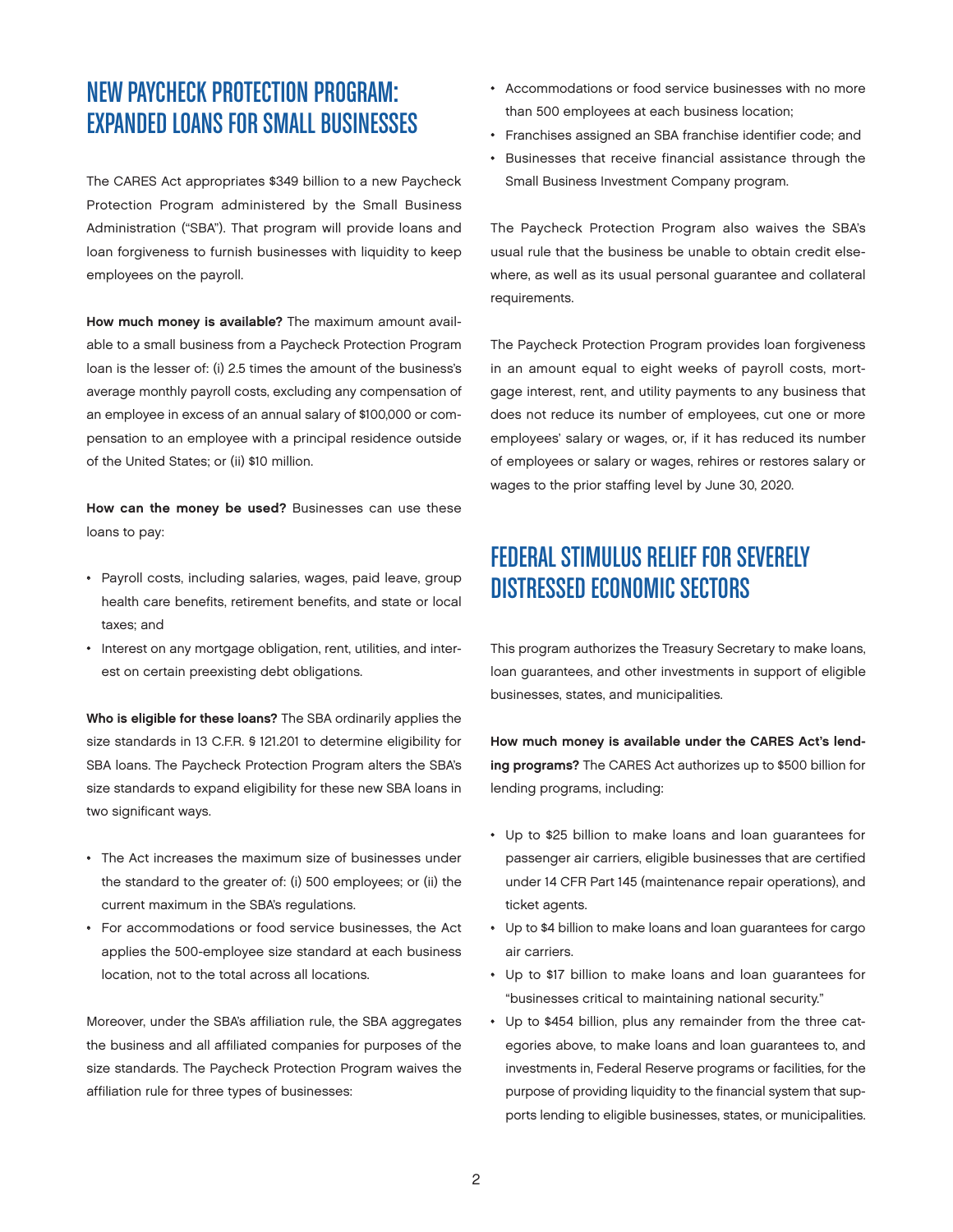What conditions does the CARES Act impose on stimulus loans to passenger air carriers and related businesses, cargo air carriers, and businesses critical to national security? The Act directs the Treasury Secretary to publish procedures for applications and minimum requirements within 10 days after enactment of the Act. The Act also imposes several conditions in addition to otherwise applicable Treasury rules, including:

- A borrower and its affiliates cannot engage in stock buybacks of borrower or parent (unless required by contract in effect on date of the Act) or pay dividends until one year after the loan is no longer outstanding.
- A borrower must agree, until September 30, 2020, to maintain employment levels as of March 24, 2020, and must retain no less than 90% of employees as of that date.
- A borrower must certify that it is a U.S.-domiciled business and that its employees are predominantly located in the United States.
- The duration of the loan shall be as short as possible and shall not exceed five years.
- Alternative financing is not reasonably available to the borrower.
- The loan is sufficiently secured or made at an interest rate that reflects the risk of the loan and, if possible, not less than an interest rate based on market conditions for comparable obligations before the coronavirus outbreak.
- The loan cannot be forgiven.
- The borrower's operations must be jeopardized by losses related to the COVID-19 pandemic.

The loan programs also impose restrictions on compensation the borrower pays the employee. In particular, the borrower may not increase the compensation of an employee whose total compensation exceeds \$425,000 but is less than \$3 million, or pay such employees severance or termination payments that exceed twice the maximum total annual compensation received by that employee. The Act also imposes a special compensation prohibition on officers or employees making more than \$3 million: such employees may not receive compensation in excess of \$3 million plus 50% of their pay in excess of \$3 million.

The Secretary's regulations may impose other conditions, including on air carriers and businesses critical to national security.

What requirements and other considerations does the CARES Act impose on Treasury's support for Federal Reserve liquidity programs and facilities? The Act authorizes the Treasury Secretary to make loans and loan guarantees to, and other investments in, Federal Reserve liquidity programs or facilities that support lending to eligible businesses, states, or municipalities by: (i) purchasing obligations or other interests directly from issuers; (ii) purchasing obligations or interests in secondary markets; or (iii) making loans.

- Applicable requirements of Section 13(3) of the Federal Reserve Act would apply to an obligation or interest acquired under such a program or facility.
- The principal amount of any obligation issued by an eligible business, state, or municipality under such a program or facility cannot be reduced through loan forgiveness.
- Specifically with regard to direct loans made pursuant to such a program or facility, equity repurchase prohibitions (except to the extent required by contract in effect on the date of the Act) regarding the business and any parent company, capital distribution prohibitions, and limitations on certain employee compensation would generally apply until 12 months after the loan is no longer outstanding.
- The Act also notes that the Treasury Secretary shall endeavor to seek the implementation of a Federal Reserve liquidity program or facility that provides financing to banks and other lenders that make direct loans to mid-sized businesses, and includes specific requirements for borrowers under such a program or facility.

## TAX RELIEF FOR BUSINESSES

The CARES Act provides significant tax relief to businesses.

What assistance is available to employers who keep employees on payroll even though the business is subject to closure? The CARES Act provides eligible employers a fully refundable credit against the employer portion of Social Security taxes (6.2% of wages). The credit is equal to 50% of qualified wages paid, up to a maximum of \$5,000 of credit per employee. Qualified wages include wages paid to an employee for any period in which the employer was an eligible employer. For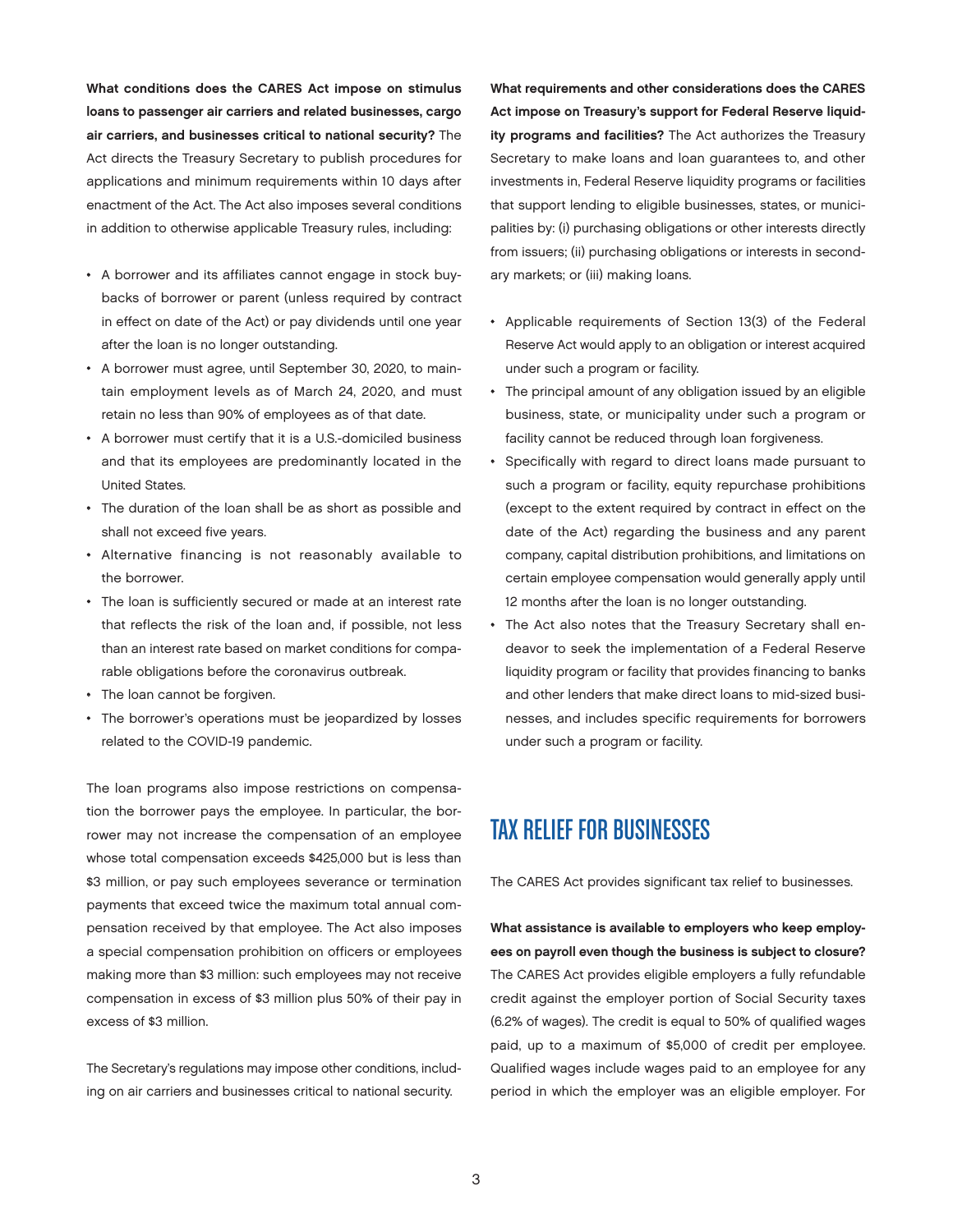employers with more than 100 employees, however, the wages must be paid to employees who are not providing services during that period.

An employer is eligible if the employer's business either: (i) was fully or partially suspended due to governmental orders in response to the COVID-19 pandemic; or (ii) suffered a significant decline (50% or more) in gross receipts in the current calendar quarter from the same quarter in the prior year. An employer eligible due to a decline in gross receipts remains eligible until the first calendar quarter in which its gross receipts return to 80% or more of the gross receipts from the same calendar quarter in the prior year.

This credit is available for wages paid between March 13, 2020, and December 31, 2020.

#### What other tax relief does the Act make available?

Delay of Payment of Employer Payroll Taxes. Employers may defer payment of the employer portion of Social Security taxes (6.2% of wages) that would be payable between enactment of the bill and December 31, 2020. Self-employed individuals may defer payment of half of the self-employment tax that would be payable between enactment of the bill and December 30, 2020.

Deferred payments are required to be repaid over the next two years, with 50% of the deferred taxes to be paid by December 31, 2021, and the remaining 50% to be paid by December 31, 2022. Employers will not be subject to deposit penalties, and self-employed individuals will not be subject to estimated tax penalties with respect to the deferred payments if they are paid by the extended due dates. The deferral is not available to a taxpayer who has a loan forgiven under the Paycheck Protection Program made available under Title I of the CARES Act.

#### Modifications with Respect to Net Operating Losses, Interest Deductions, and Qualified Improvement Property.

Temporary Repeal of Taxable Income Limitation. As a result of the 2017 Tax Cuts and Jobs Act ("TCJA"), corporate taxpayers generally may use post-2017 net operating loss ("NOL") carryforwards to offset only 80% of their taxable income. The Act generally delays the effective date of this change to 2021.

The TCJA's 80% limitation will generally apply to 2021 and later years.

Modifications of Rules Relating to Carrybacks. The TCJA generally eliminated the carryback of NOLs, prohibiting taxpayers from using NOLs to claim refunds for prior year taxes. The Act generally allows NOLs from 2018, 2019, and 2020, to be carried-back up to five years (with certain limitations applicable to REITs and with respect to amounts included under the "repatriation tax" provisions of the TCJA), potentially allowing taxpayers to use NOLs once again to claim refunds.

Modification of Limitations on Losses for Taxpayers Other Than Corporations. The TCJA introduced rules that limited the deductibility of losses by non-corporate taxpayers, such as partners in a partnership and sole proprietors. The Act retroactively delays the application of those rules until 2021 and allows taxpayers whose losses were limited by these rules to amend prior year returns to fully deduct any losses that were so limited.

Modification of Credit for Prior Year Minimum Tax Liability of Corporations. The TCJA repealed the Alternative Minimum Tax ("AMT") for corporations and allowed corporate taxpayers to recover certain AMT taxes as a credit against their income tax. The credits were to be taken over four years, from 2018 to 2021. The Act allows corporations to immediately recover those credits in tax year 2018 by amending their 2018 return and claiming a refund.

Modification of Limitation on Business Interest. After the TCJA, business interest deductions were limited to 30% of adjusted taxable income ("ATI"). ATI is roughly equivalent to EBITDA. The Act in-creases the limitation from 30% of ATI to 50% of ATI for 2019 and 2020. The Act also allows taxpayers to calculate the limitation for 2020 using ATI from 2019.

Technical Amendments Regarding Qualified Improvement Property. Under the TCJA, businesses are permitted to deduct 100% of the cost of certain property acquired by the taxpayer. The deduction is commonly referred to as "bonus depreciation." In what was widely considered a technical error, improvements made to the interior of a building used for business ("Qualified Improvement Property") were not made eligible for bonus depreciation, and were instead required to be depreciated over 39 years. The Act retroactively corrects that error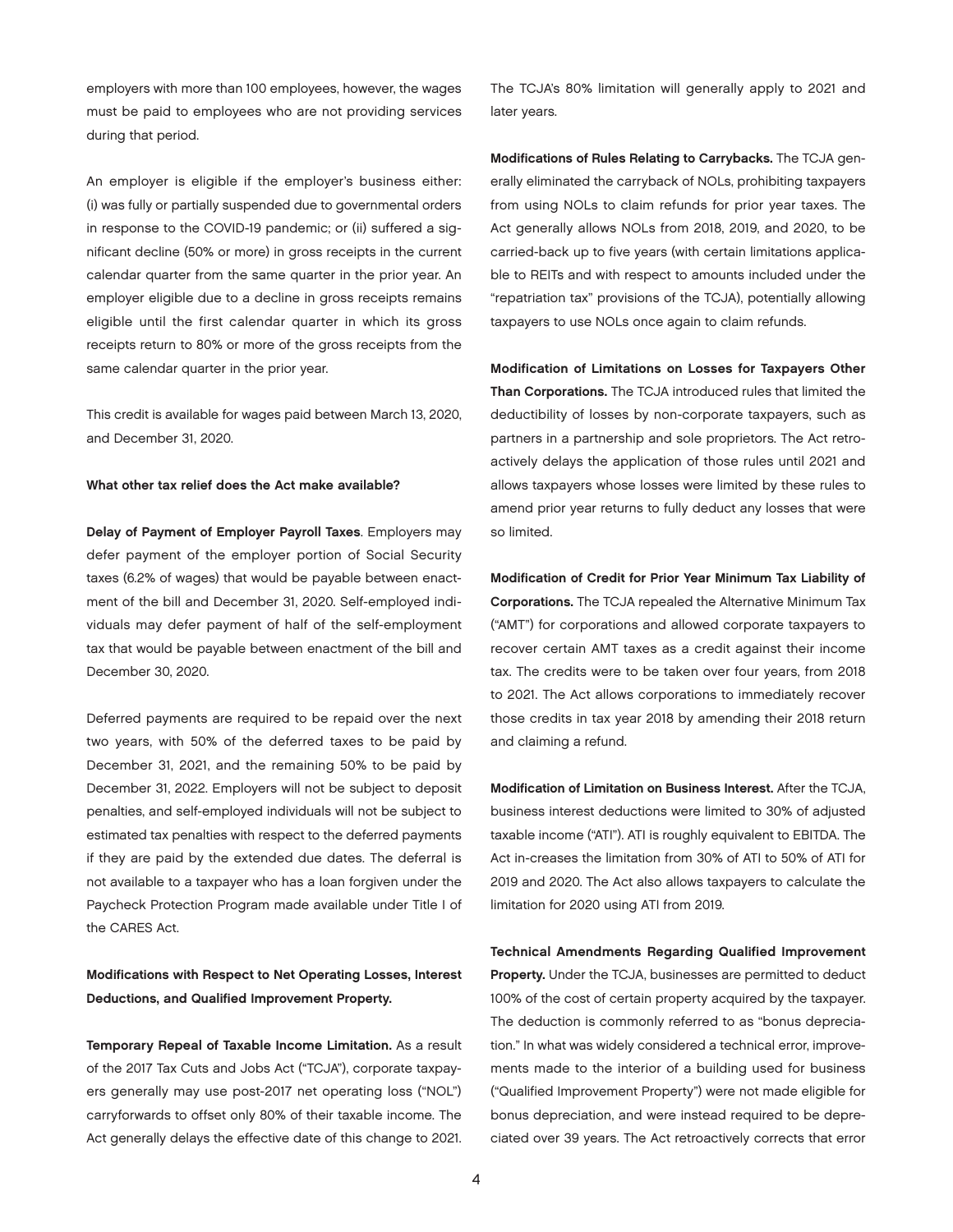and makes it clear that Qualified Improvement Property is eligible for bonus depreciation. This change allows taxpayers to amend tax returns from 2017 forward to claim additional bonus depreciation deductions and potentially claim refunds.

### TAX REBATES FOR INDIVIDUALS AND FAMILIES AND UNEMPLOYMENT BENEFITS FOR AFFECTED **WORKERS**

What tax rebates does the CARES Act provide to individuals and families? The CARES Act provides an immediate rebate of up to \$1,200 (\$2,400 for married taxpayers filing jointly) plus an additional \$500 for each qualifying child of the taxpayer(s). The rebate is reduced by 5% of the taxpayer's adjusted gross income ("AGI") as it exceeds: (i) \$75,000 for single taxpayers (or married taxpayers filing separately); (ii) \$112,500 for heads of household; and (iii) \$150,000 for joint filers. The rebates will be issued rapidly as checks or direct deposits into accounts individuals designated on prior tax returns for purposes of receiving refunds. The fund will be administered by the U.S. Department of Health and Human Services.

Moreover, the CARES Act eases rules for individuals to make in-service withdrawals or to take loans from qualified retirement plans in 2020. It also waives required minimum distributions that would otherwise occur from certain defined contribution retirement accounts.

How does the CARES Act expand unemployment benefits?

The CARES Act makes changes to unemployment assistance to increase benefits and broaden eligibility for individuals whose jobs have been affected by COVID-19. The Act creates a temporary Pandemic Unemployment Assistance program for people who otherwise would be ineligible for unemployment benefits, including individuals who are self-employed, are seeking part-time employment, have insufficient work history, or otherwise would not qualify for regular unemployment.

The Act pays \$600 per week, through July 31, 2020, above the unemployment benefits otherwise available under state formulas to each individual receiving unemployment insurance or Pandemic Unemployment Assistance. The Act also extends unemployment benefits for an additional 13 weeks for those who remain unemployed after state unemployment resources are unavailable. These benefits will be available through December 31, 2020.

The Act incentivizes states to eliminate the regular one-week waiting period for benefits eligibility. Regular terms and conditions of state unemployment compensation apply to unemployment claims.

### HEALTH CARE PROVISIONS

What are the most important health care provisions of the CARES Act? The Act creates a \$100 billion fund to reimburse hospitals and health care providers for costs attributable to COVID-19 and makes other important changes to federal health laws.

Care for COVID-19 patients. The Act expands the requirement for health insurers, with no cost sharing by the patient, to cover FDA-approved or HHS-identified COVID-19 diagnostic tests. It also requires test providers to display the test's cash price on a website and insurers to reimburse that price or a negotiated price.

Expanded Scope for Telehealth. The Act expands telehealth authorization and increases Medicare reimbursements for certain COVID-19 care as well as certain non-COVID-19 care.

Over-the-Counter Drugs. The Act updates and streamlines the existing over-the-counter ("OTC") monograph system for OTC drug products, transitioning from a process of formal rulemaking to administrative orders. It also provides for limited marketing exclusivity under certain circumstances for qualifying products.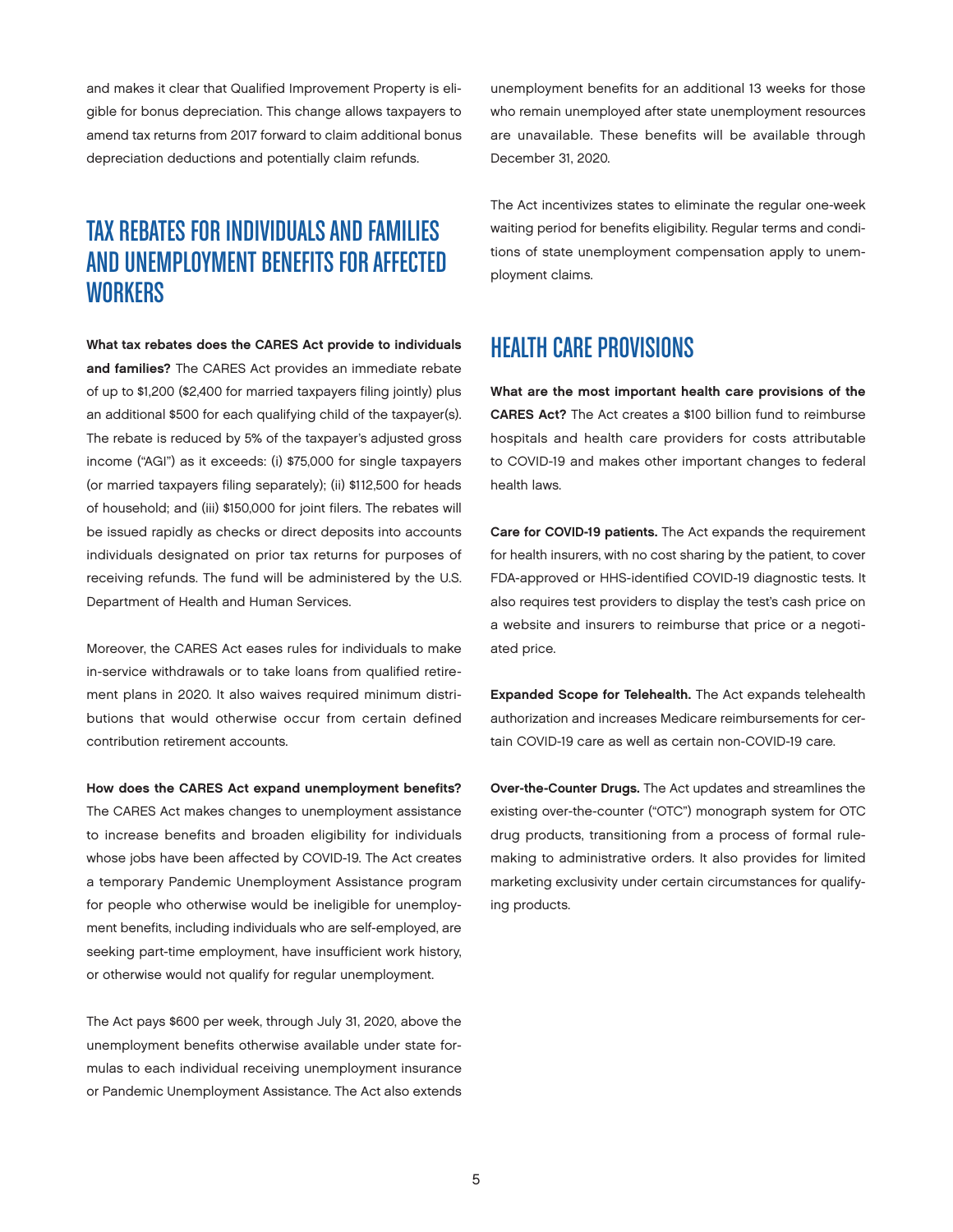#### ADDITIONAL CONTACTS



Kyle M. Baltes Real Estate Chicago +1.312.269.4341 kbaltes@jonesday.com



Brett P. Barragate New York Financial Markets +1.212.326.3446 bpbarragate@jonesday.com



Stephen Cowen Detroit Business & Tort Litigation +1.313.230.7954 scowen@jonesday.com

Natalia Oehninger Delaune

ndelaune@jonesday.com

Labor & Employment +1.214.969.5258

Dallas



Angel Huang Shanghai M&A +86.21.2201.8000 ahuang@jonesday.com



Vica Irani London M&A +44.20.7039.5237 virani@jonesday.com



Bruce Bennett Los Angeles / New York Business Restructuring & Reorganization +1.213.243.2382 / +1.212.326.3680 bbennett@jonesday.com



James P. Dougherty New York M&A +1.212.326.3409 jpdougherty@jonesday.com



Sushma Jobanputra Singapore Financial Markets +65.6233.5989 sjobanputra@jonesday.com



Maureen Bennett Boston Health Care & Life Sciences +1.617.449.6884 mbennett@jonesday.com



Giles P. Elliott London Financial Markets +44.20.7039.5229 gpelliott@jonesday.com



Jeffrey L. Kapp Cleveland Health Care & Life Sciences +1.216.586.7230 jlkapp@jonesday.com

Edward T. Kennedy New York Tax

+1.212.326.3775



Wendy C. Butler New York Labor & Employment +1.212.326.7822 wbutler@jonesday.com



John Emmerig Sydney Global Disputes +61.2.8272.0506 jemmerig@jonesday.com



Denise A. Carkhuff Cleveland Private Equity +1.216.586.1079 dcarkhuff@jonesday.com



Tyrone R. Childress Los Angeles Insurance Recovery +1.213.243.2422 tchildress@jonesday.com



Jennifer C. Everett Washington Cybersecurity, Privacy & Data Protection +1.202.879.5494 jeverett@jonesday.com



Alexis S. Gilroy Washington Health Care & Life Sciences +1.202.879.5552 agilroy@jonesday.com



Scott W. Cowan Houston Business & Tort Litigation +1.832.239.3721 swcowan@jonesday.com



Michael J. Gray Chicago Labor & Employment +1.312.269.4096 mjgray@jonesday.com



David C. Kiernan San Francisco Business & Tort Litigation +1.415.875.5745 dkiernan@jonesday.com

etkennedy@jonesday.com



Françoise S. Labrousse Paris Government Regulation +33.1.56.59.39.48 flabrousse@jonesday.com



Joelle Lau Hong Kong Financial Markets +852.3189.7384 joellelau@jonesday.com